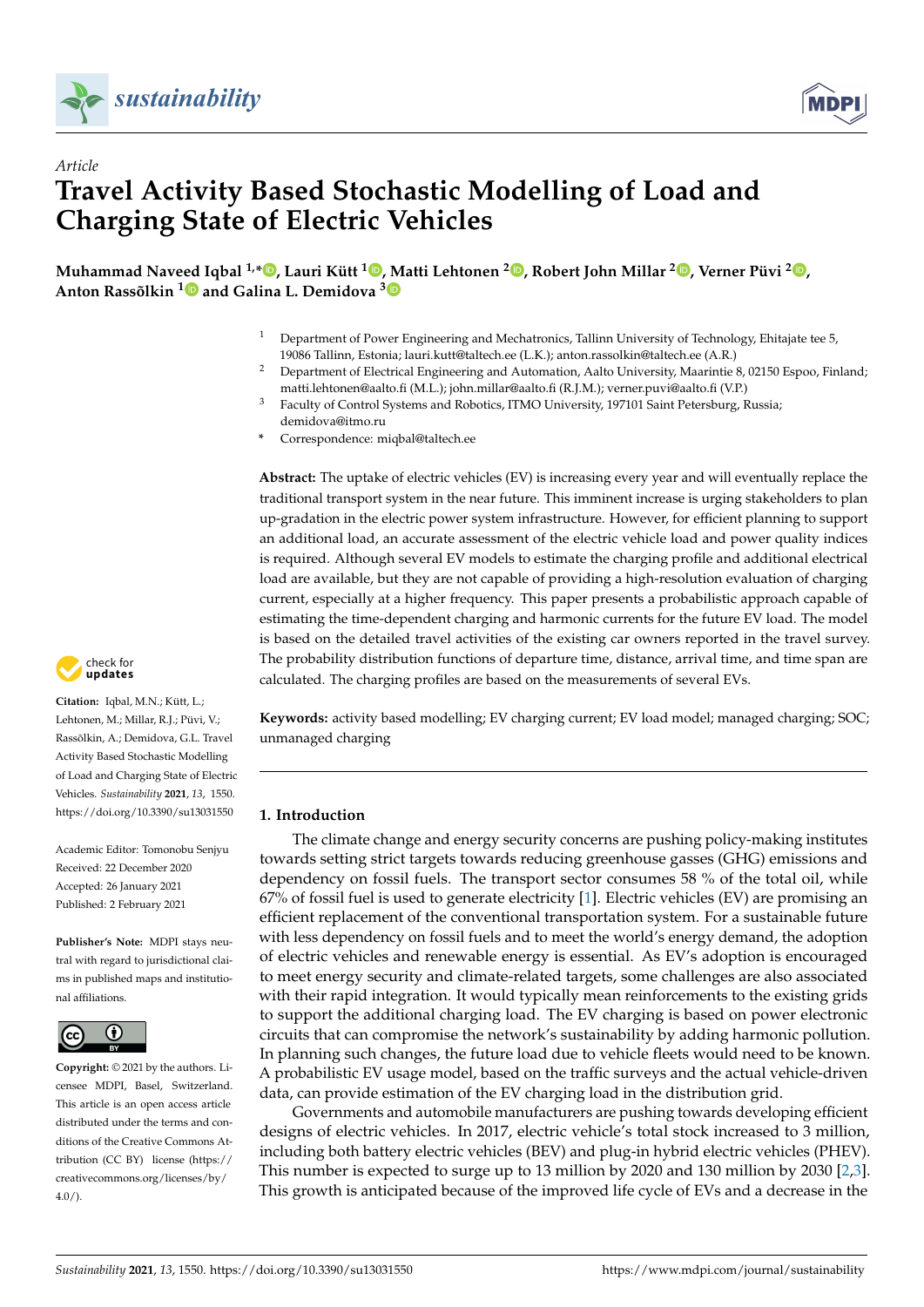prices. The payback time of EV is expected to reduce from currently 20 years to 5 years compared to internal combustion engine vehicles (ICEV) [\[4\]](#page-12-3). However, along with several advantages, this rampant growth of EVs will possess several challenges related to the grid capacity to support this additional load.

The integration of the EVs in the electricity distribution network is quite challenging as it requires additional infrastructure and investment. Because of the inadequate charging infrastructure, it is expected that the majority of the EVs owners will charge their vehicles at homes [\[4\]](#page-12-3). The impact of the EVs on the distribution network is widely discussed in the literature. The large residential distribution networks may not be sized for additional EV load added by the customers [\[5,](#page-12-4)[6\]](#page-12-5). Therefore, the additional EV charging load is foreseen to affect the power system directly. The unmanaged charging will result in overloading of existing transformers, increase in the losses and power quality problems [\[7](#page-12-6)[,8\]](#page-12-7).

Despite the improved power electronics circuit, the EV charging load is mostly distorted with high total harmonic distortion up to the range of 60–70% [\[9\]](#page-12-8). The major problem of additional current drawn by the EV chargers is the increase of heating in transformers. The increased high-frequency harmonic current will result in losses because of nonuniform current distribution in the transformer winding. These harmonic currents also increase the losses in the cables. The current in the neutral conductor also increases [\[10,](#page-12-9)[11\]](#page-12-10).

To assess the impact of EV integration on the electric power system, and optimal planning of the investments, accurate forecasting of the EV ownership and usage is critical. Mathematical models of EV usage can provide a detailed insight into their impact on the power system grid operation, environment, and economics. The EV model provides charging profiles to estimate additional electricity load introduced by the EV charging in the distribution grid. The researchers have used different approaches to construct EV charging profiles [\[12\]](#page-12-11). In the first approach, simulation models of EV usage are made that are based on available data related to transportation patterns. In the second approach, real-time studies are carried out to understand the behavior of EV usage of individual customers [\[13\]](#page-12-12). While real-time studies require significant resources, the simulation models have a limited domain based on the type and amount of data. However, a hybrid approach, where the simulation model is based on the real-time EV usage and measurement along with transportation surveys, is more effective and flexible.

This paper proposes a mathematical model to determine EV's daily usage behavior based on the travel survey conducted in Finland. The commuter's daily routine from the travel survey is used, and a stochastic model has been developed to provide trip details and the state of charge (SOC) of the EVs. The utilization patterns will be based on the daily activities statistics to estimate each vehicle's state of charge upon home arrival. The charging load current patterns will be elaborated using recorded charging data of different vehicles used for the model. The Monte Carlo approach is used to determine the charging load curves of the EVs. The model will provide options to model charging load upon commute mode, type and length variance in the temporal space. With such variations, different models can be created to estimate charging load in different locations and conditions. The detailed state of charge statistics for different vehicles will also allow using the model for estimating the harmonic emissions, unbalancing, and overload conditions. Furthermore, this model can be used in both unmanaged and managed charging (peaks limiting) scenarios with small modifications for different motivators (price, availability, etc.). In the current paper, the scope will be limited to unmanaged and managed charging on weekdays, with the assumption that owners would charge their EVs as soon as they arrive home from the last travel activity. The paper's organization is as follows: Section [2](#page-2-0) provides a brief overview of the existing methodologies used by the researcher to develop the EV models. The purpose methodology used in this study is described in Section [3.](#page-3-0) The results of the mathematical model are discussed in Section [4,](#page-10-0) while Section [5](#page-11-0) presents the conclusion.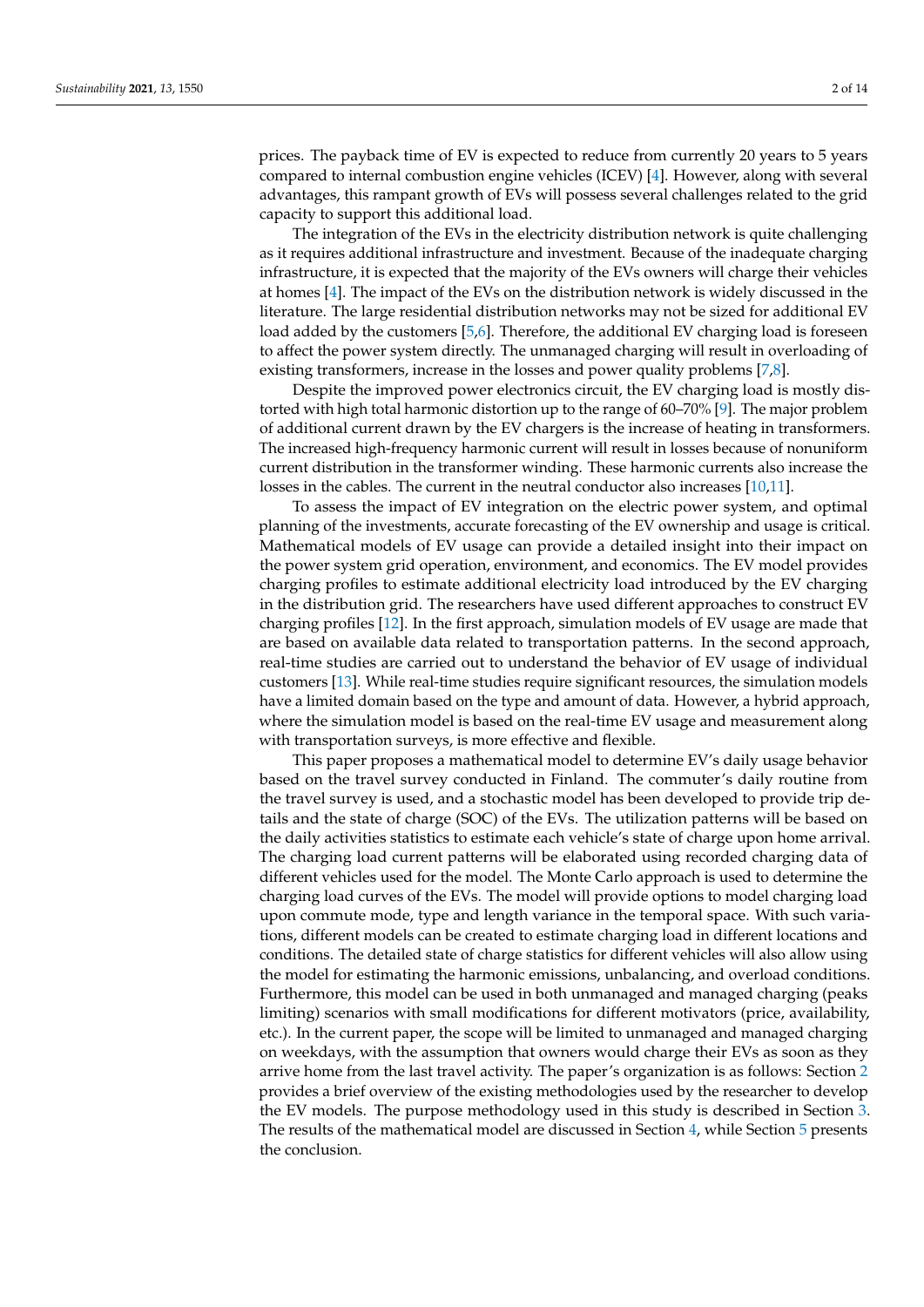# <span id="page-2-0"></span>**2. Overview of the Existing Models**

The researchers have used various methodologies to model EV usage and their charging behavior, both in temporal and spatial dimensions. The various factors associated with the EV user behavior has made the EV modeling quite complicated. The climate and traffic conditions affect the EV user's behavior and alter the travel time and distance. Socioeconomic factors, market behavior such as electricity pricing, and policy decisions, including subsidies, influence the electric vehicles' user behavior and charging patterns.

The EV models usually exploit traffic surveys, vehicle ownership statistics, and parking data as a base to make a mathematical model that can provide qualitative and quantitative insights into EV usage and its environmental and economic impact [\[14\]](#page-12-13). The modeling approach depends on the research targets and the scope of the study. The models used to evaluate car ownership and annual driven distance are used to forecast the transportation demand and attribute that influence vehicle manufacturer and energy companies business. A similar model, based on a household travel survey (HTS), is used to predict vehicle ownership in Singapore [\[15\]](#page-12-14). These models can help the policymakers to estimate the growing demand for EVs but do not provide detailed insight into the vehicle's charging behavior and actual usage patterns.

The four-state approach has been widely discussing in the literature for transport modeling problems [\[16\]](#page-12-15). In the first step, the trips are generated in a region based on commuter's daily activities. Trip purpose defines the nature of the trip by indicating the starting and ending point. The trip's starting point is termed as the production end, while the ending point is called attractions. Most trips have their origin or destination as home. Trips are modeled on personal, household, or zonal level. Typically trips are originated from the household because of the activity demands associated with the dwellers. Therefore, the majority of the trips can be defined as home to work, home to others, and non-home based trips. The trip ends are combined geographically into full trip lengths by defining the second step's origin and destination. The general assumption is that most of the trips originated in a certain zone of a city will be attracted to the surrounding zones while some are attracted to the zones at a moderate distance. Only a few trips are destined for the far-off zones. The mode of travel is selected in the third step. A commuter can use a personal vehicle, shared vehicle, or public transport to fully or partially complete the trip. In the final step, the routes taken by the travelers are predicted. The four-state model lack to accommodate the activities affecting trip behavior. The travel activities affect the trip generation part only while the other states have less or no influence. A four-step transport model consists of trip generation, trip distribution, transportation mode, and route selection for travel activities is presented in [\[17\]](#page-12-16). The authors determined traffic flow, electricity demand, and the economic impact of EVs.

A better approach to model daily EV usage is to consider the daily travel activity of the commuters. The daily or weekly travel patterns provide a framework that can model EV usage based on the lifestyle of the users and their travel behavior. These activity-based modeling approaches can provide the user's charging behavior that may help to observe the effect of EV charging on the electric power network. The EV models based on the trip behavior can be divided into two categories; direct use of observed activity-travel schedules (DUOATS) and activity-based models (ABS) [\[12,](#page-12-11)[16\]](#page-12-15).

The DUOATS method uses external travel patterns previously developed for the existing cars to model EV usage and charging behavior. Various travel surveys conducted in different countries provide data related to the user's individual travel behavior. A webbased survey was used in California (US) to generate energy usage profiles of plug-in hybrid electric vehicles in [\[18\]](#page-12-17). The participants provide details of their travel using a car for one day. The information includes the number of trips, traveling time for each trip and the distance covered. Another study used the Monte Carlo approach to estimate the electricity demand of EVs using the US Household Travel Survey [\[19\]](#page-12-18). The arrival and departure times of vehicles on weekdays are converted in charging demand. A probabilistic approach has been used to determine the charging profiles using empirical cumulative distribution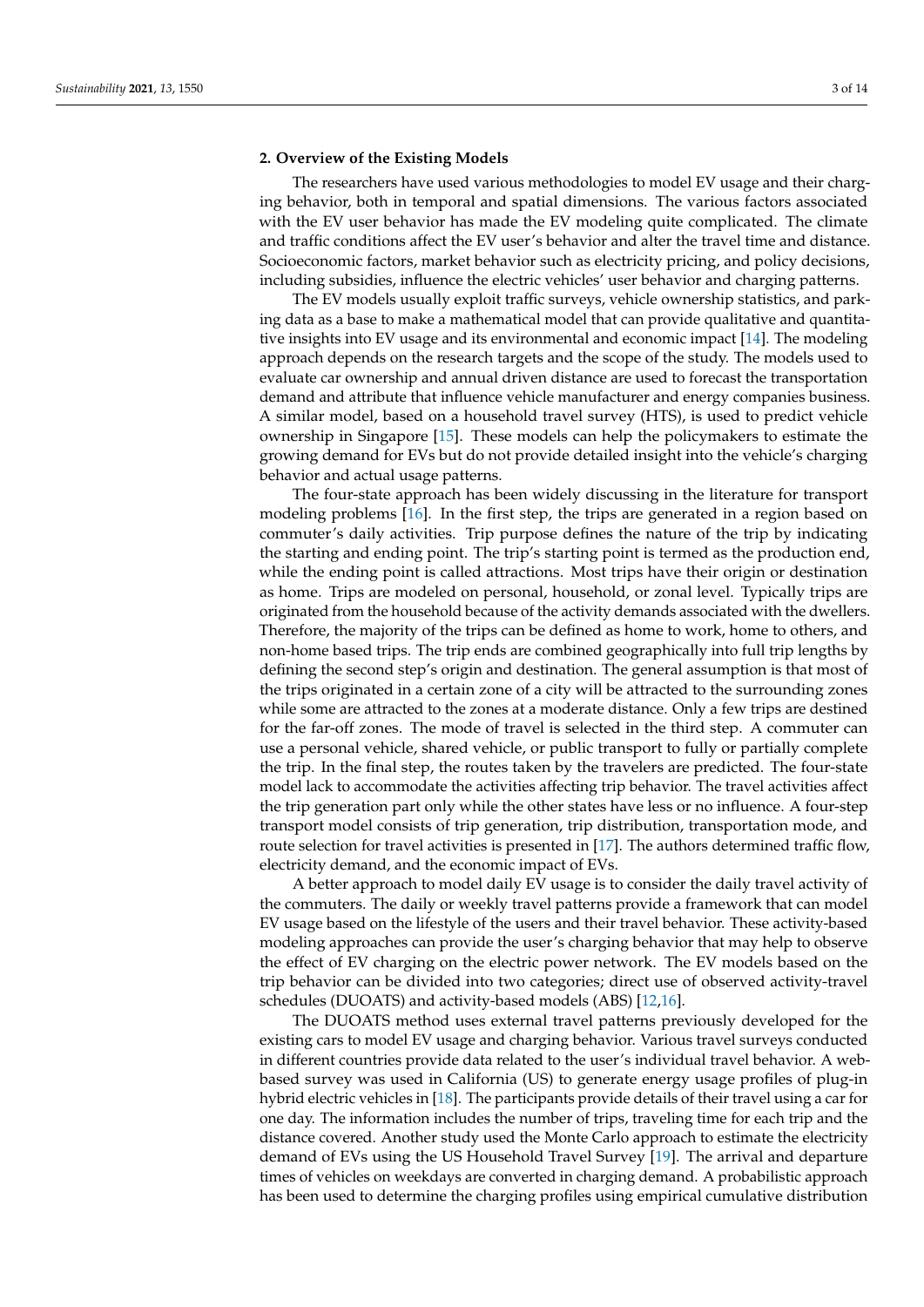functions in [\[20\]](#page-12-19). The authors also used HTS data and employed queuing theory to estimate when a particular EV required charging. The EV charging impact of the Swiss distribution grid has been presented in [\[21\]](#page-12-20). The travel patterns were based on the mobility survey conducted in Switzerland. A large-scale EV charging model based on travel statistics in New Zealand used a multivariate probabilistic approach [\[22\]](#page-12-21). The authors report an increase in the peak electricity demand in the case of unmanaged EV charging. Although the DUOATS models based on the travel surveys provide reliable outcomes, most travel surveys are based on the conventional car owners and do not include specific details related to EVs, such as charging behavior.

The activity-based modeling (ABM) approach employs a collection of activities that may influence people's travel behavior. It enables to model the trips based on individual's activity patterns that can be affected by the behavioral preferences rather than individual trips. Several factors, including social and economic structures, influence travel behavior. The travel schedule is generated within the ABM model in comparison to DUOATS, which relies on external travel schedules. In [\[23\]](#page-12-22), the household activity model is used to generate PHEV load profiles under an unmanaged charging scenario. The model relates the charging load of PHEV to the electricity consumption of other household appliances. Another activity-based modeling approach analyzed the vehicle-to-grid (V2G) impact on power flow of the distribution grid [\[24\]](#page-12-23). A dynamic ABM four-stage model has been developed based on the travel diaries and supporting data-set for household activities that can influence travel decisions [\[25\]](#page-13-0). This model is further used to simulate the electricity demand of EVs in Belgium [\[26\]](#page-13-1). Traffic survey data are used to generate probability density functions (PDF) of trip related parameters such as arrival time, departure time and distance to make EV usage patterns in [\[27–](#page-13-2)[29\]](#page-13-3). These travel patterns are later compared with actual EV charging data to generate SOC and EV load profiles.

Transport simulation software can also simulate domestic activity-based travel behavior. A similar study used TRANSIMS to estimate the effect of PHEV penetration on electricity demand [\[30\]](#page-13-4). Another approach simulated traffic flow using multi-agent transport simulation (MAT-Sim), a software capable of simulating large-scale transport model. The MAT-Sim based model is used to generate EV penetration scenarios in Switzerland based on the trip and activities in [\[31\]](#page-13-5). The model lacks to take account of the driving range factor; therefore, suitable for PHEV only.

#### <span id="page-3-0"></span>**3. Methodology**

Based on the overview of the existing models provided in the previous section, the ABM modeling approach is more flexible and can address the user activity and travel behavior interdependence with ease of aggregation because of its bottom-up approach. The electric power grid, planning, and perspective load estimations are expected to affect residential areas because of EV's home charging. Due to the expected charging upon home arrival at the end of the day by the majority of vehicle owners, it will be the most convenient option. The model here aims to simplify the load estimation limited only for residential grids.

In our proposed model, direct data input from the national traffic survey (NTS) is used to categorize the car owner's travel patterns into different categories.The probability distribution for arrival and departure times of each travel activity is defined. A trip of the chain is used to evaluate the distance traveled and the time at which the outgoing and the incoming trip took place. The charging decision depends on the SOC of the EV that is calculated based on the distance traveled by the vehicle during different trips. The charging would occur when the vehicle reaches home and does not have enough SOC for the next trip.

The NTS is carried out in Finland every six years [\[32\]](#page-13-6). The survey collects oneyear travel data, including all days and seasons, from 30,000 people aged six and above. The survey provides details about the mobility of Finnish people, including the reasons for the trips, modes of transportation, and differences in mobility between population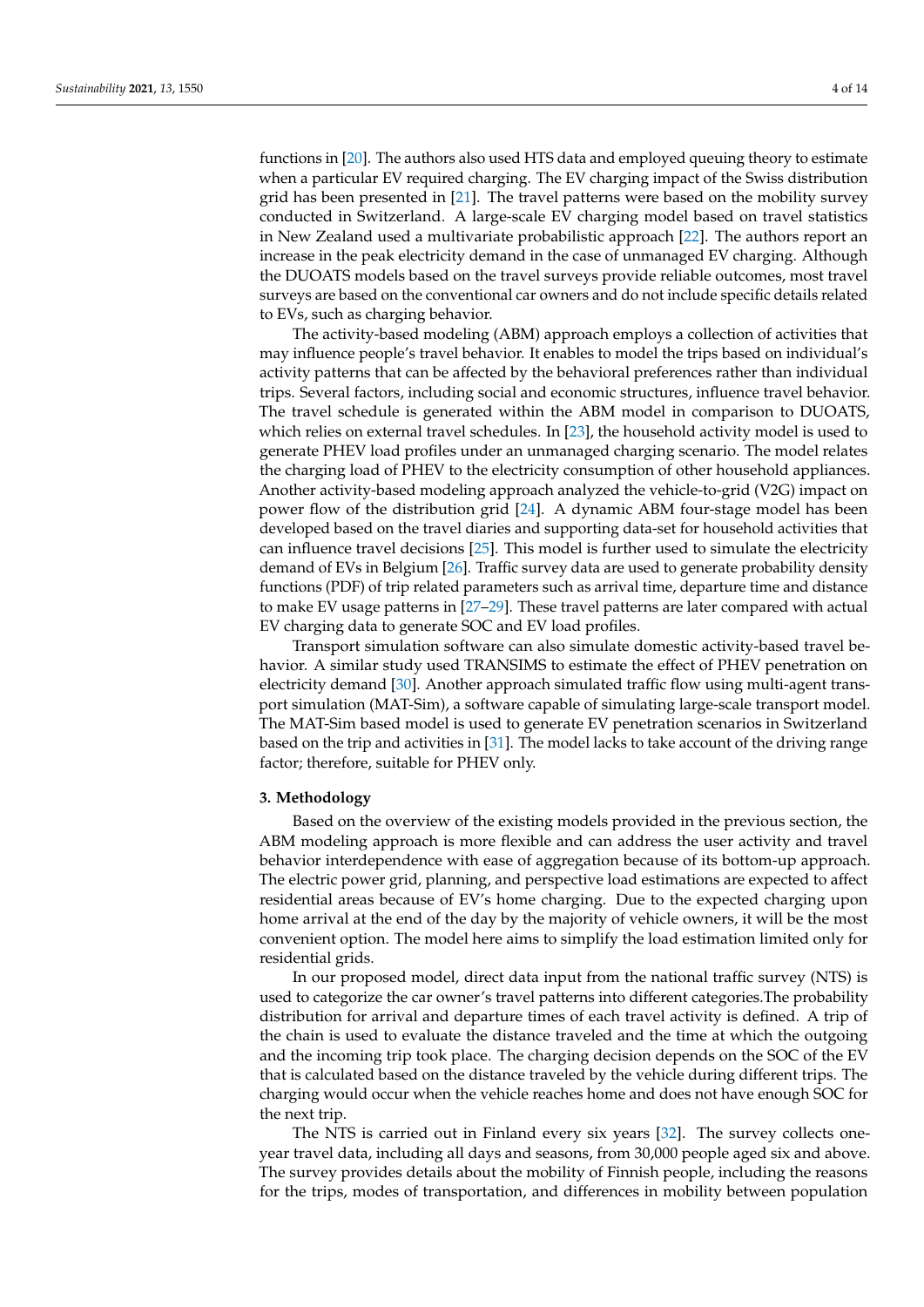groups. In order to understand the background of mobility, participants have been asked for different background information. The background information has been used to determine, for example, the respondent's age, gender, the form of residence, household members, use and ownership of a passenger car, driving license management, employment and earnings. As complementary data, regional characteristics related to the location of homes, workplaces, schools/kindergartens, study places, second homes, and destinations, as well as information on how the journey would have been folded by public transport or passenger car. Table [1](#page-4-0) shows the daily indicators for domestic trips.

<span id="page-4-0"></span>**Table 1.** Daily indicators for domestic travel [\[32\]](#page-13-6).

| Domestic Travel Indicator           | Average Value per Day |  |
|-------------------------------------|-----------------------|--|
| Number of domestic trips per person | 2.89                  |  |
| Travel expense per person           | $41.4$ (euros)        |  |
| Total journey time per person       | $65.5$ (min)          |  |
| The average distance of a trip      | 14.3 $(km)$           |  |
| Average travel time per km          | $22.7$ (min)          |  |

## *3.1. Travel Activities*

The daily trips are categorized based on the activities responsible for the trip's need. The majority of the trips are related to work or education and shopping. The other activities include business-related trips, leisure activities, and visits or vacation trips. Table [2](#page-4-1) shows the number of trips and distance traveled for all trip purposes.

The data shows that the travel activities from Monday to Friday are very similar. The work and school trips dominate these days. All other trips also follow a similar pattern. The visits have a lower share in the first five days of the week. The work and school trips drop significantly over the weekend; however, both visits and leisure trips have increased on weekends. The shopping trip frequency is almost the same for all days of the week except Sunday. The frequency of business trips is also on the higher end during weekdays. The travel activity data provides an excellent base to model the EV trips by assuming that the travel pattern would remain the same for the Evs.

<span id="page-4-1"></span>**Table 2.** Weekly travel information for different trips [\[32\]](#page-13-6).

| Day                                  | Work  | School   | <b>Business</b><br>Shopping<br><b>Visits</b><br>Leisure |      | All   |       |        |  |  |
|--------------------------------------|-------|----------|---------------------------------------------------------|------|-------|-------|--------|--|--|
| Number of trips                      |       |          |                                                         |      |       |       |        |  |  |
| Monday                               | 0.64  | 0.27     | 0.13                                                    | 1.02 | 0.04  | 0.69  | 2.79   |  |  |
| Tuesday                              | 0.62  | 0.26     | 0.14                                                    | 1.14 | 0.03  | 0.71  | 2.9    |  |  |
| Wednesday                            | 0.65  | 0.29     | 0.16                                                    | 1.12 | 0.03  | 0.75  | 3.01   |  |  |
| Thursday                             | 0.65  | 0.27     | 0.13                                                    | 1.09 | 0.03  | 0.64  | 2.8    |  |  |
| Friday                               | 0.54  | 0.25     | 0.11                                                    | 1.11 | 0.04  | 0.68  | 2.72   |  |  |
| Saturday                             | 0.13  | 0.01     | 0.03                                                    | 1.03 | 0.05  | 0.88  | 2.13   |  |  |
| Sunday                               | 0.12  | $\theta$ | 0.02                                                    | 0.58 | 0.06  | 0.81  | 1.59   |  |  |
| Average                              | 0.48  | 0.19     | 0.11                                                    | 1.01 | 0.04  | 0.74  | 2.56   |  |  |
| Distance traveled for each trip (km) |       |          |                                                         |      |       |       |        |  |  |
| Monday                               | 15.8  | 7.74     | 34.04                                                   | 6.87 | 40.48 | 11.18 | 116.11 |  |  |
| Tuesday                              | 16.73 | 6.04     | 33.94                                                   | 6.6  | 49.11 | 11.94 | 124.36 |  |  |
| Wednesday                            | 14.92 | 6.29     | 36.77                                                   | 6.87 | 38.56 | 9.6   | 113    |  |  |
| Thursday                             | 17.53 | 7.82     | 37.55                                                   | 6.34 | 57.17 | 11.84 | 138.25 |  |  |
| Friday                               | 15.28 | 7.54     | 58.2                                                    | 8.3  | 80.08 | 19.12 | 188.52 |  |  |
| Saturday                             | 16.55 | 25.16    | 53.21                                                   | 7.99 | 48.22 | 19.48 | 170.59 |  |  |
| Sunday                               | 13.13 | 69.81    | 95.58                                                   | 9.03 | 65.46 | 16.56 | 269.56 |  |  |
| Average                              | 15.98 | 7.27     | 41.39                                                   | 7.3  | 55.14 | 14.43 | 141.52 |  |  |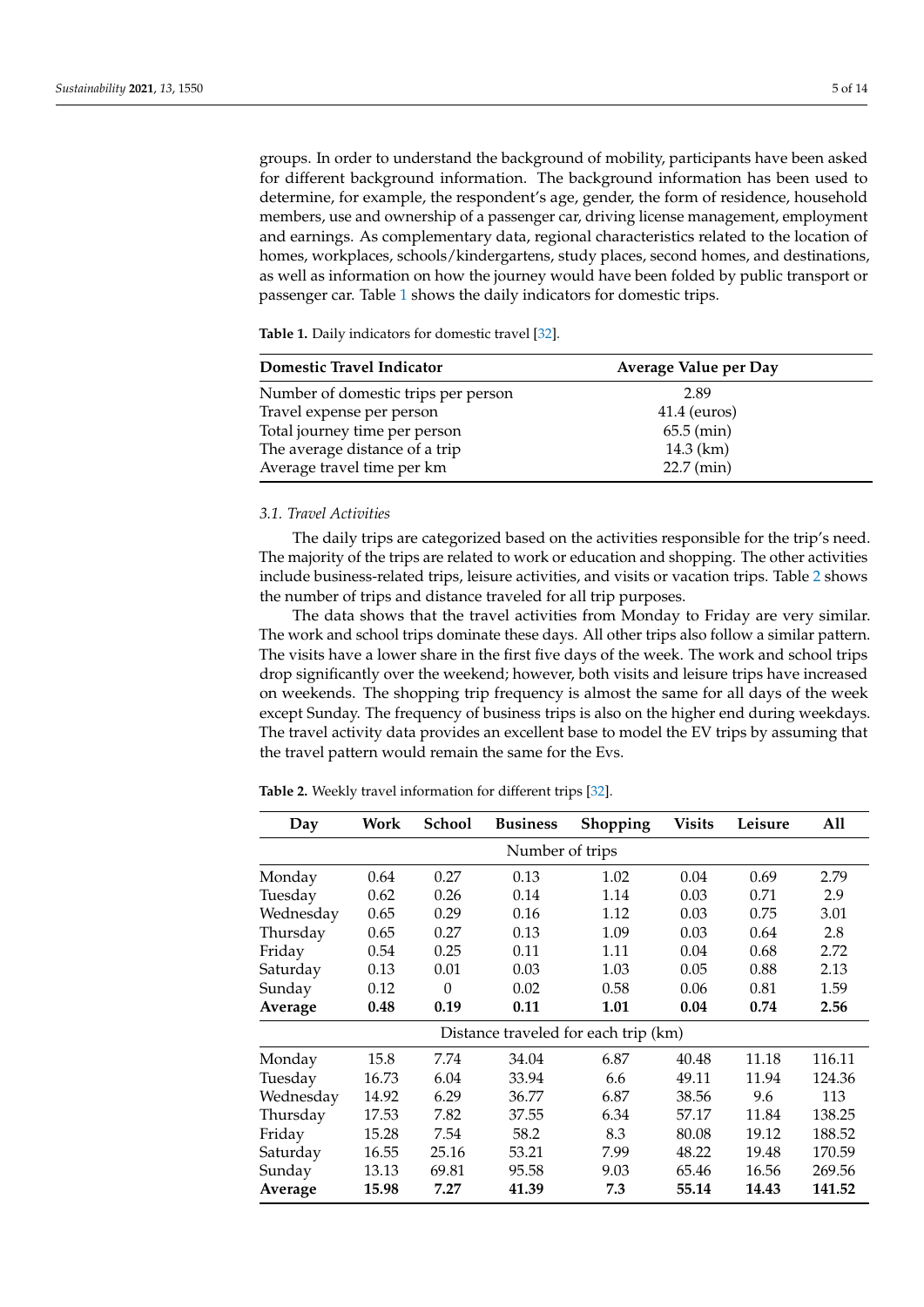#### *3.2. Departure Times*

We have defined three travel activities based on the six travel activities mentioned in Table [2.](#page-4-1) The details of these activities are provided below.

- "Work and school" (WS), is described as the most likely routine trip. The departure and arrival times of these trips will have only slight dispersion, and this will be carried out for all weekdays practically with no exceptions. The trip length will also have rather a low variance for a particular vehicle.
- "Shopping and business" (SB) is also a routine trip; however, the dispersion of the likeliness of such a trip will be greater. Furthermore, the average trip length will vary to a greater extent. There could also be several trips of the same type on the same day.
- "Leisure and vacation" (LV) has the most variance included. It means both variance in trip length as well as trip probability and start-time variance. These trips also tend to be one of the longest ones.

The average trip lengths for each travel activity are also available from the traffic survey. The data for the trips distance have been presented in Table [2.](#page-4-1) For the WS activity, it is assumed that the driver of the vehicle will be participating in vocational or universitylevel studies. This means a longer trip to the location rather than to the local school. The SB include two activities; shopping and business trips. It is assumed that private business trips are similar to work-related business trips, for example, visiting a specialized shop at a longer distance. The probability of a long trip is low, and it will be tied together with the distribution of the shopping activities (expected at a shorter distance) length and probability. Similar is valid for the VL activities; however, these activities are less probable than the SB. The departure times for each activity are available in the NTS survey. Figure [1a](#page-5-0) shows the departure time for each travel activity on a weekday. The data is converted into WS, SB, and LV activities, as shown in Figure [1b](#page-5-0).

<span id="page-5-0"></span>

**Figure 1.** Frequency of departure per hour (**a**) Data from NTS survey (**b**) Data used in the model.

The distribution of the departure times from Figure [1b](#page-5-0) shows trips cannot distinguish as outgoing or incoming trips for each travel activity. For EV modeling, both incoming and outgoing trips are essential to estimate charging profiles. The time resolution of the initial data is also low, with a 1-h resolution. Therefore, the data interpolation is used to improve the resolution.

# <span id="page-5-1"></span>*3.3. Incoming Trip Estimation*

The estimation of an incoming trip to home is critical to model EV charging profiles. The vehicle charging will be initiated once the vehicle returns home and does not have a sufficient battery charge for the next trip. However, the travel activity information does not provide details about the outgoing and incoming trips. Two distinctive peaks are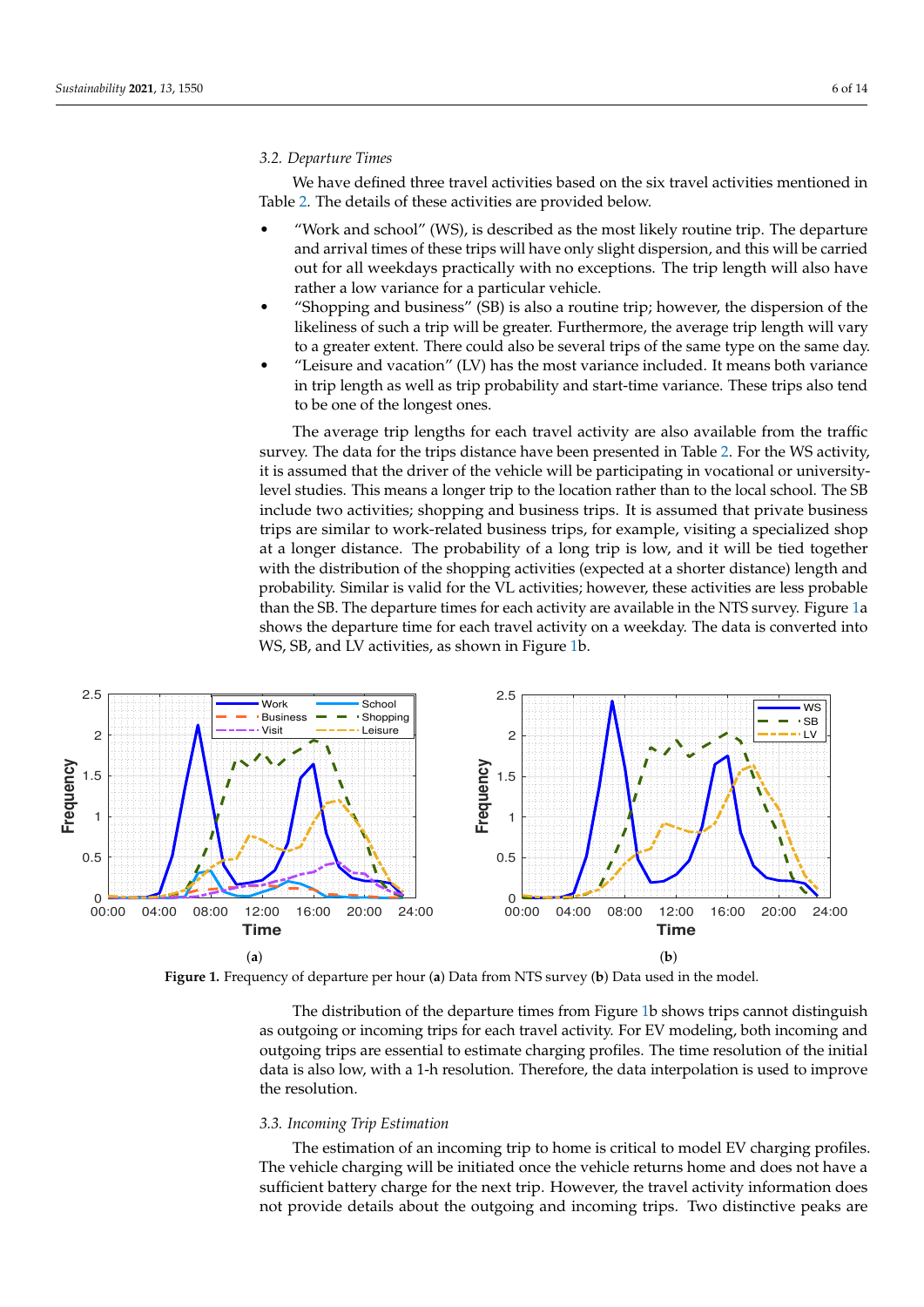visible in the WS departure frequency shown in Figure [1b](#page-5-0). By assuming a low number of night-shifts workforce, the morning peak will likely indicate the outgoing trips to work, and the evening peak represents the incoming trips from work to home. This assumption will provide us separate distributions for incoming and outgoing WS trips. The evening incoming trips have more spread over a longer time span than the morning outgoing rate. The t location-scale distribution is used to define both incoming and outgoing WS trips separately, as shown in Figure [2.](#page-6-0) This distribution helps to model data that have a normal distribution with heavier tails. The PDF of the t-location-scale distribution can be calculated by using Equation [\(1\)](#page-6-1).

<span id="page-6-1"></span>
$$
f(x,v,\sigma,\mu) = \frac{\Gamma(\frac{v+1)}{2}}{\sigma\sqrt{v\pi} \times \Gamma(\frac{v}{2})} \times \left[\frac{v(\frac{x-\mu}{\sigma})^2}{v}\right]^{-(\frac{v+1}{2})} \tag{1}
$$

Here *v* is the shape parameter and  $\sigma$  defines the scale.  $\mu$  determine the location of the PDF and Γ is the gamma function. As the *v* approaches towards positive infinity the *f*( $x$ ,  $v$ ,  $\sigma$ ,  $\mu$ ) tends towards the normal distribution. The smaller values of  $v$  results in a heavier tail.

<span id="page-6-0"></span>

**Figure 2.** Probability plots of outgoing and incoming trip for WS travel activity.

The LV activity distribution in Figure [1b](#page-5-0) also shows twin peaks; however, the relation is not straightforward. The higher evening activity in the LV trip frequency is likely due to the vehicle owner's leisure activities after work. The average time at a leisure activity (after the arrival to the place and before the departure from the place) has been observed as 3 h. The duration for the LV activities is calculated using Poisson distribution, as shown in Equation [\(2\)](#page-6-2).

<span id="page-6-2"></span>
$$
f(x|\lambda) = \frac{\lambda^x}{x!} e^{-\lambda}
$$
 (2)

The  $\lambda$  in Equation [\(2\)](#page-6-2) shows the variance of the distribution. The detail of the travel distance for different trip activities is also available from the NTS survey. Figure [3a](#page-7-0) shows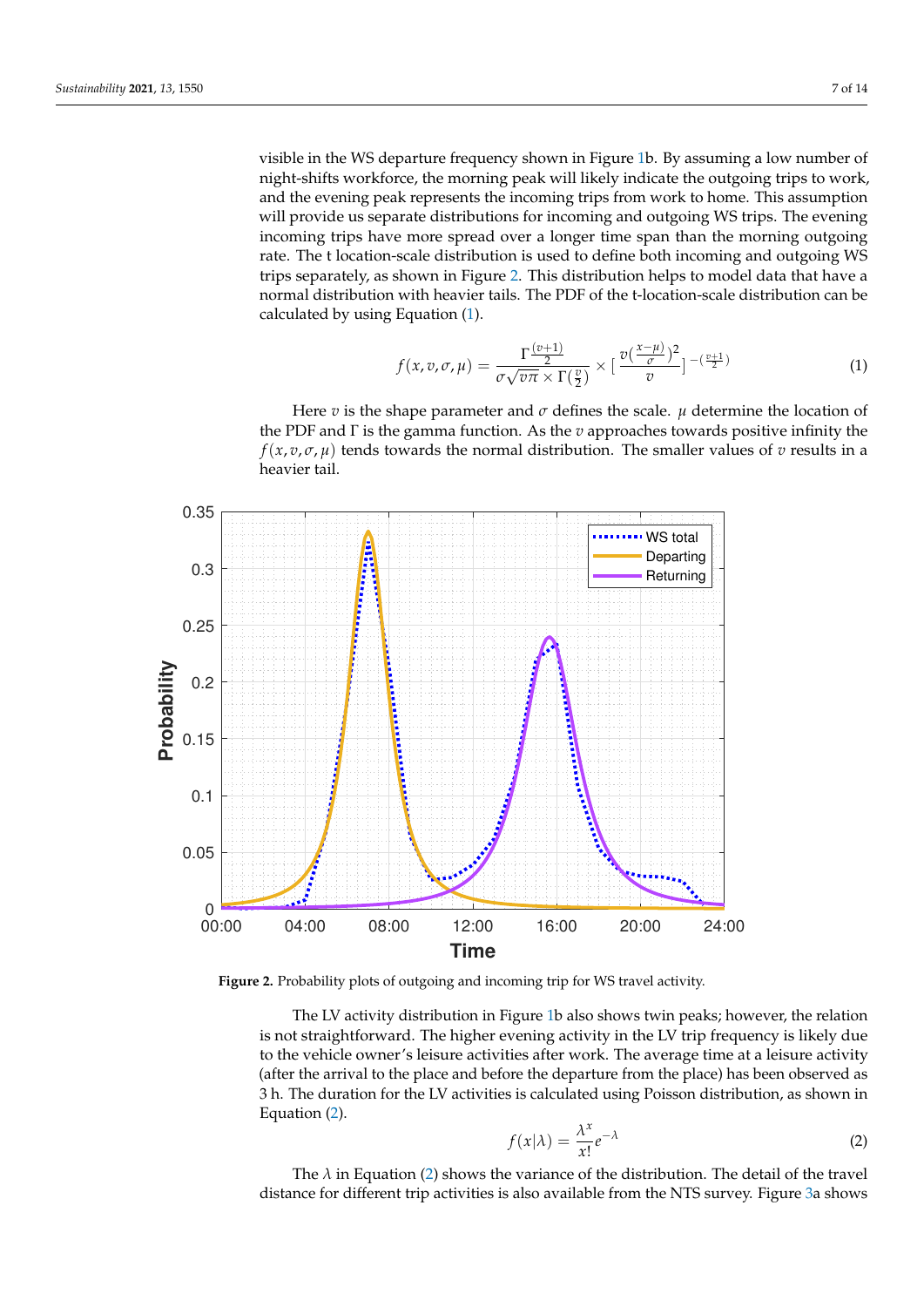the average distance traveled in kilometers at a different time of the day for various travel activities mentioned in the NTS survey. This data is converted into WS, SB, and VH travel activities used in this model, and the average distance traveled for each activity at a different time of the day is shown in Figure [3b](#page-7-0). For each trip, the distance is calculated using Poisson and log-normal distribution defined for the trip distance. Equation [\(3\)](#page-7-1) represents the log-normal distribution's probability density function, where  $\mu$  represents the mean and variance is indicated by *σ*.

<span id="page-7-1"></span>
$$
f(x, \sigma, \mu) = \frac{1}{x\sigma\sqrt{2\pi}}exp(-\frac{(ln(x) - \mu)^2}{2\sigma^2})
$$
 (3)

#### *3.4. Electric Vehicle Characteristics*

Another challenging task is to define the electric vehicle mix. Although new EV models are introduced in the market by the major auto manufacturer, EV adoption is still low. The performance evaluation data of these EVs is also not readily available. Therefore, it is a complex task to select the EVs for developing a model in the perspective of future vehicles, and results can be highly inaccurate. However, most of the daily routines likely remain the same; the travel distances would be identical, and vehicle utilization would remain the same. As the energy distribution would be similar in the future; therefore, the charging power limits and current drawn by the EV's is expected to be in the same range. Therefore it could be assumed that the vehicle charging would remain to follow identical patterns as of today.

<span id="page-7-0"></span>

**Figure 3.** Trip distance frequency per hour for different travel activities (**a**) From NTS survey (**b**) Data used in the model.

In this study, the vehicle mix is created by assuming an equal share of each electric vehicle in the network. Seven different vehicle types are selected, including three Plugin hybrid vehicles (PHEV) with relatively long electrical driving distance. The EVs are selected based on the ease of market availability. The different parameters of the Evs used in this model are described in Table [3.](#page-7-2)

<span id="page-7-2"></span>**Table 3.** Type and electrical parameters of the EVs used in the model.

| Parameter                 | EV 1        | EV <sub>2</sub> | EV <sub>3</sub> | EV <sub>4</sub> | EV <sub>5</sub> | EV 6 | EV 7 |
|---------------------------|-------------|-----------------|-----------------|-----------------|-----------------|------|------|
| <b>Type</b>               | <b>PHEV</b> | <b>PHEV</b>     | <b>PHEV</b>     | <b>BEV</b>      | BEV             | BEV  | BEV  |
| Electric-motor power (kW) | 111         | 51              | 60              | 80              | 40              | 16   | 16   |
| Charging current RMS (A)  | 14.9        | 12.7            | 9.7             | 10.3            | 10.3            | 13   | 13   |
| Battery capacity (kWh)    | 17.1        | 10.3            | 8.8             | 24              | 16              | 16   | 16   |
| Electric range (km)       | 61          | 53              | 54              | 117             | 127             | 127  | 127  |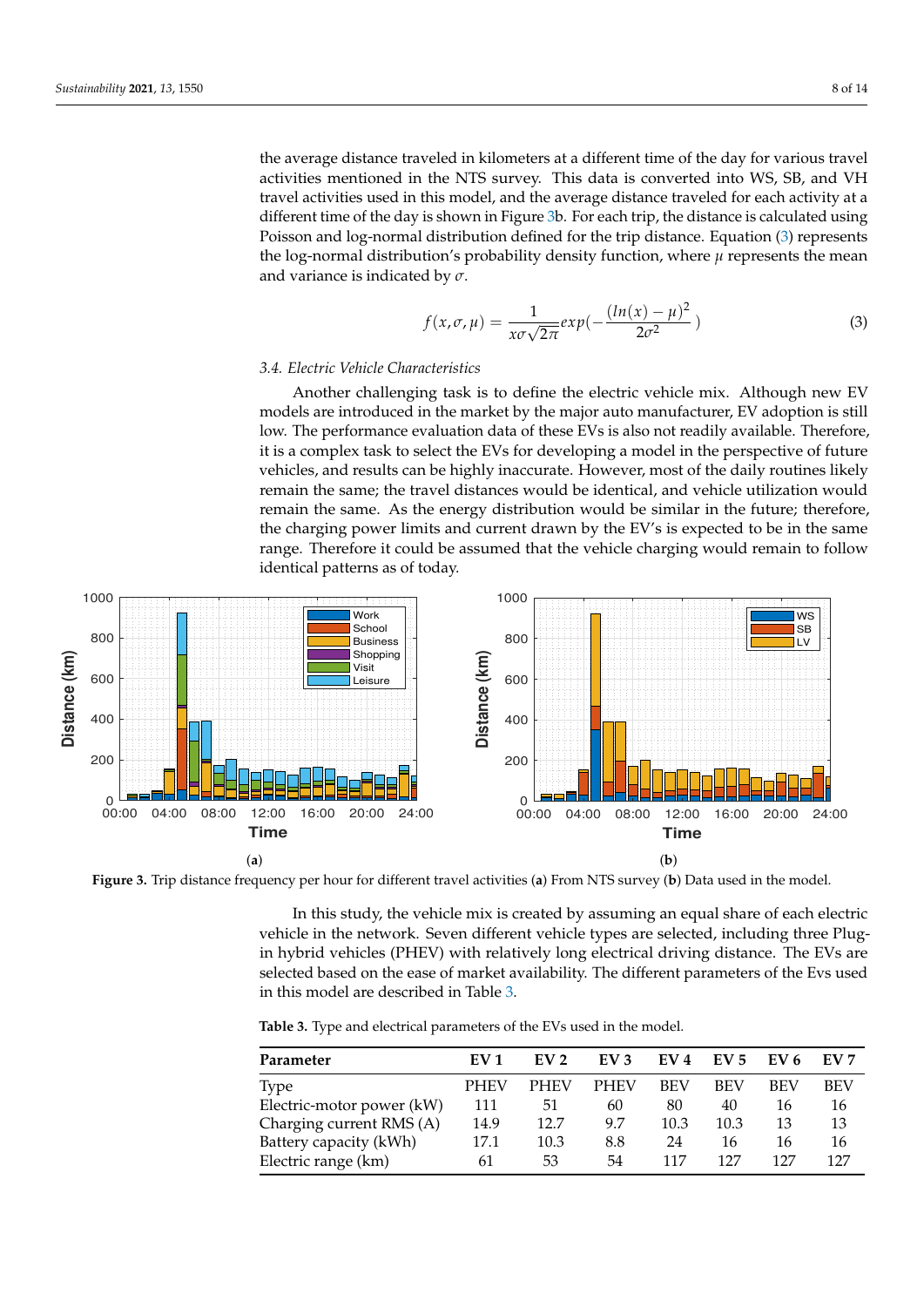The EV charging would vary based on the different charging patterns; current rampup, constant current range, and ramp-down at the end of the charge. Therefore charging current depends on the state of charge (SOC) of the EV. Figure [4](#page-8-0) shows the SOC of the EVs used in charging profile modeling in this study. EV 6 and 7, although from different car manufacturers, shows a similar SOC curve as they employed similar specifications for the battery and electric motor.

Energy used by a vehicle for a driven range is assumed to be 180 Wh/km. This assumption is applied after considering the EV manufacturer's data and future vehicles are expected to provide a similar range as the motor and drives are already quite efficient. The variance in energy consumption also depends on the climate conditions, terrain, and region but is not considered in this study. The SOC of an EV is estimated after its arrival at home. For the next trip assigned by the generated travel activity, the SOC is analyzed. If the EV battery SOC drops below the required level for the next trip, the EV will go under the charging state. The EV SOC will be checked before any trip for their estimated range; in case there is not enough energy in the battery for completing the trip, the vehicle will be assumed not to take the trip.

<span id="page-8-0"></span>

**Figure 4.** Charging current levels during charging span of 0–100% of the full charge.

## *3.5. Daily Routine Estimation*

The vehicle owners are categorized based on age group and gender in the NTS survey. This data is used to evaluate the number of people going for daily WS travel activity. The remaining vehicle owners are assumed to be on vacation, to be retired, or engaged in other travel activities. For estimating the daily routines for the selected population of vehicles, an array of random seed numbers are assigned to each of the vehicles. In the first step, the permanent routine parameters are created. These routine parameters are used in the later stages for the specification of the daily action. The permanent routine parameters are used to generate the vehicle schedule for each simulated day. The vehicle will be assumed to leave home following the similar outgoing time distribution assigned for each travel activity. If the travel activity is WS, then returning from work will take place during the time following the WS incoming distribution. The other activities after the daily routine will be estimated for each day based on the probabilities of the SB and WS actions. A total of ten different vehicle states are used to describe the vehicle activity. The first state is termed as the home state, while for each type of activity (WS, SB, VL) there will be three states—outgoing, at activity and, incoming state. The vehicle's utilization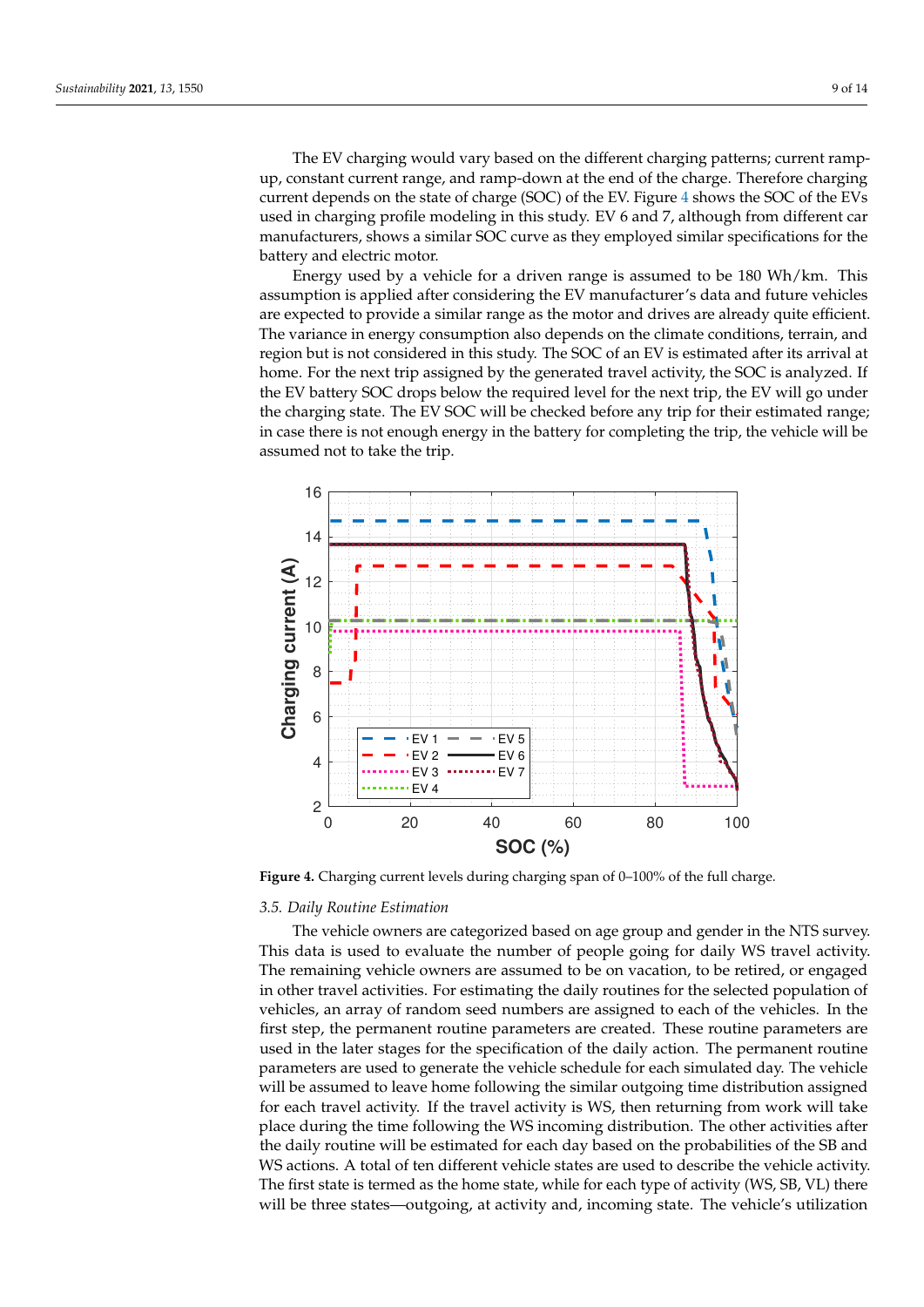will be calculated when the vehicle is in outgoing or incoming states for a trip activity. The incoming state is assumed to always end at home. When the vehicle returns home, the SOC will be dropped because of the trip's energy consumed. The SOC is determined based on distance travel during the trip obtained in Section [3.3.](#page-5-1) The amount of charge left in the EV battery will determine whether the vehicle can leave to other activity or required charging before the next trip. If the next trip is scheduled for the next day, then the vehicle will be charged until full SOC. The EV load for the given number of EVs is estimated using the Monte Carlo approach. The steps during each iteration are as follows.

- Step 1: Determine the probability of outgoing and incoming for WS travel activity;
- Step 2: Probability of SB or VL travel activity after WS is complete;
- Step 3: Distance traveled for all WS, SB, and VL activities;
- Step 4: Duration for all WS, SB, and VL activities;
- Step 5: EV utilization and the SOC after each trip;
- Step 6: SOC tolerance level, when owner always charges the vehicle;
- Step 7: Probability of the owner to charge after every incoming trip.

The flow chart of the algorithm is shown in Figure [5.](#page-9-0) During each day, the trip activity is determined for each trip. The departure time, distance, average speed, and trip duration is determined based on each parameter's probability distribution. At the end of each trip, SOC is calculated, and the battery charging decision is made. Another VH or SB trip could also take place if the departure time is less than 22:00, and SOC is enough to support the trip. Any given number of EVs can be simulated for the required number of days.

<span id="page-9-0"></span>

**Figure 5.** Algorithm of the EV charging profile model.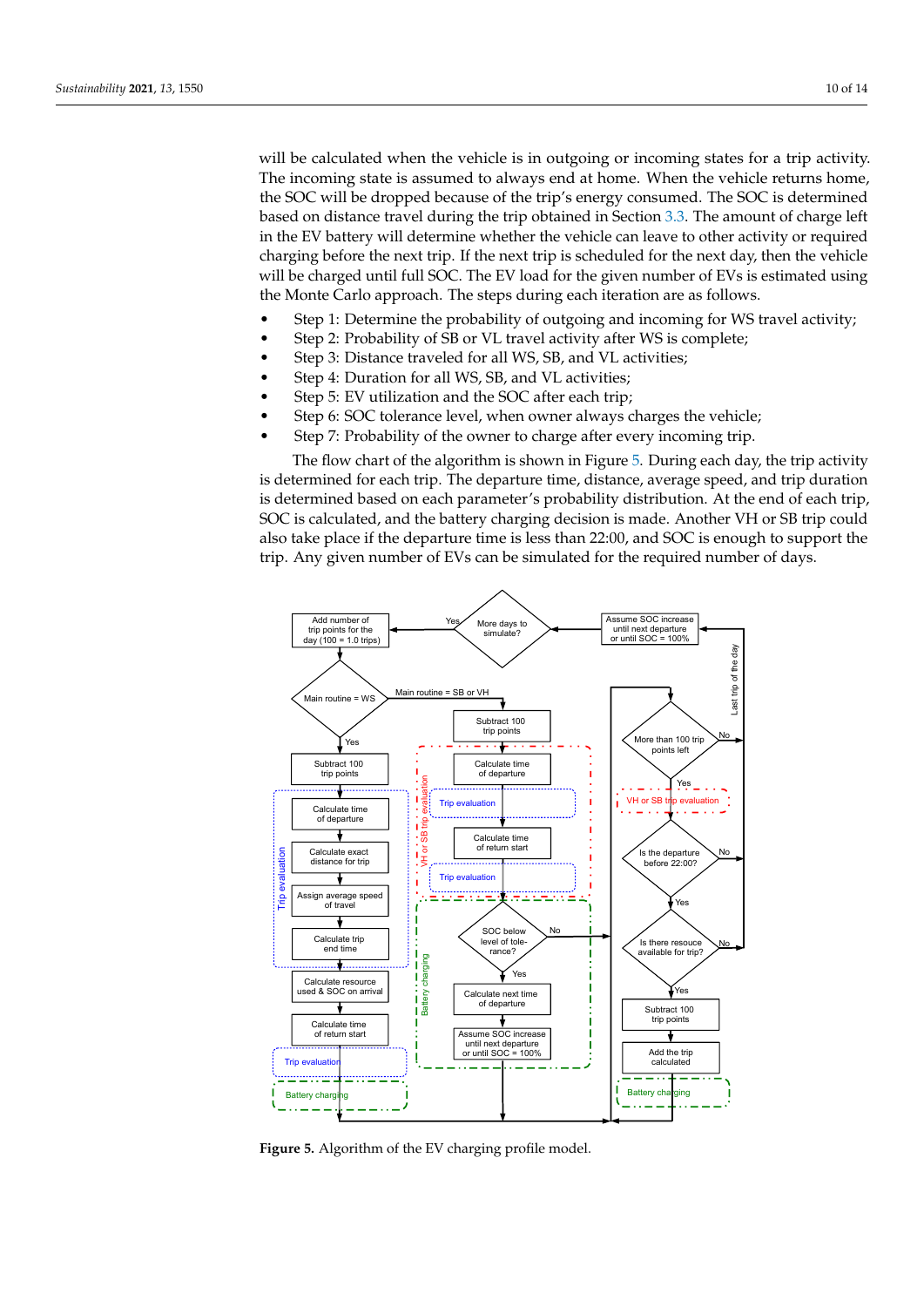# <span id="page-10-0"></span>**4. Results and Discussion**

The EV model can be used to estimate the load and charging profiles for the required number of EVs and days. To evaluate the outcome of the model, the Monte Carlo approach is used to simulate usage of 50 EVs for 100 days. For each day, vehicle's daily schedule is estimated. The vehicle's daily schedule will provide the vehicle's battery SOC information, including the SOC after arrival at home. Based on the SOC, the respective charging current value is specified for each vehicle, and charging power is calculated for the time instance. Using the charging power, the SOC is calculated for the next time-step until the completion of the charging ( $SOC = 100\%$ ). The total charging current will be the sum of charging currents of all vehicles at any given time.

The model is capable of evaluating the EV load under two charging scenarios. In the first case, an unmanaged charging approach is used where the EV owner can charge the vehicle at any time during the day. Figure [6a](#page-10-1) shows the EV load for the unmanaged charging scenario. The red dotted line shows the 90th percentile value for the number of vehicles undercharging at a given time, while the black line shows the mean value. The EV load starts appearing around 12:00 and increases exponentially to the maximum value of the charging load. The maximum charging load is around 18:00, as most people came back from the daily routine activities and charged their vehicle. The mean and 90th percentile value of the maximum load is 34 and 42, respectively. The EV load starts decreasing after 18:00 to almost half at 24:00, where the mean and 90th percentile values of the charging vehicle are 14 and 22, respectively. Both mean and 90th percentile values of the charging load are less than ten after 3:00, and the load curve continues to decrease and reaches the minimum value between 06:00 and 08:00.

<span id="page-10-1"></span>

**Figure 6.** EVs load curve for (**a**) Unmanaged charging (**b**) Managed charging.

For the managed charging scenario, the EV owners are forced to charge from 20:00 onwards, and the load curve is shown in Figure [6b](#page-10-1). As expected, the maximum load is more in comparison to the unmanaged charging scenario. The mean and 90th percentile charging load is decreased from their maximum value of 38 and 44 to 14 and 22 EV charging at 24:00. The load curve continues to decrease until it reaches a minimum value between 04:00 and 08:00.

The model provides a fast and optimized way to find the expected load curves of EVs under managed (time-driven) and unmanaged charging scenarios. These load curves provide the base to estimate additional current drawn by the electric vehicles during charging in the distribution grid. The estimation is critical for the network operators to plan additional investment to improve the network capacity that can handle EV charging. Additionally, the current harmonic emission by this additional charging load can also be estimated. As a test case, we have estimated the RMS current drawn by the EV charging using the load curves estimated by the model for the unmanaged charging scenario.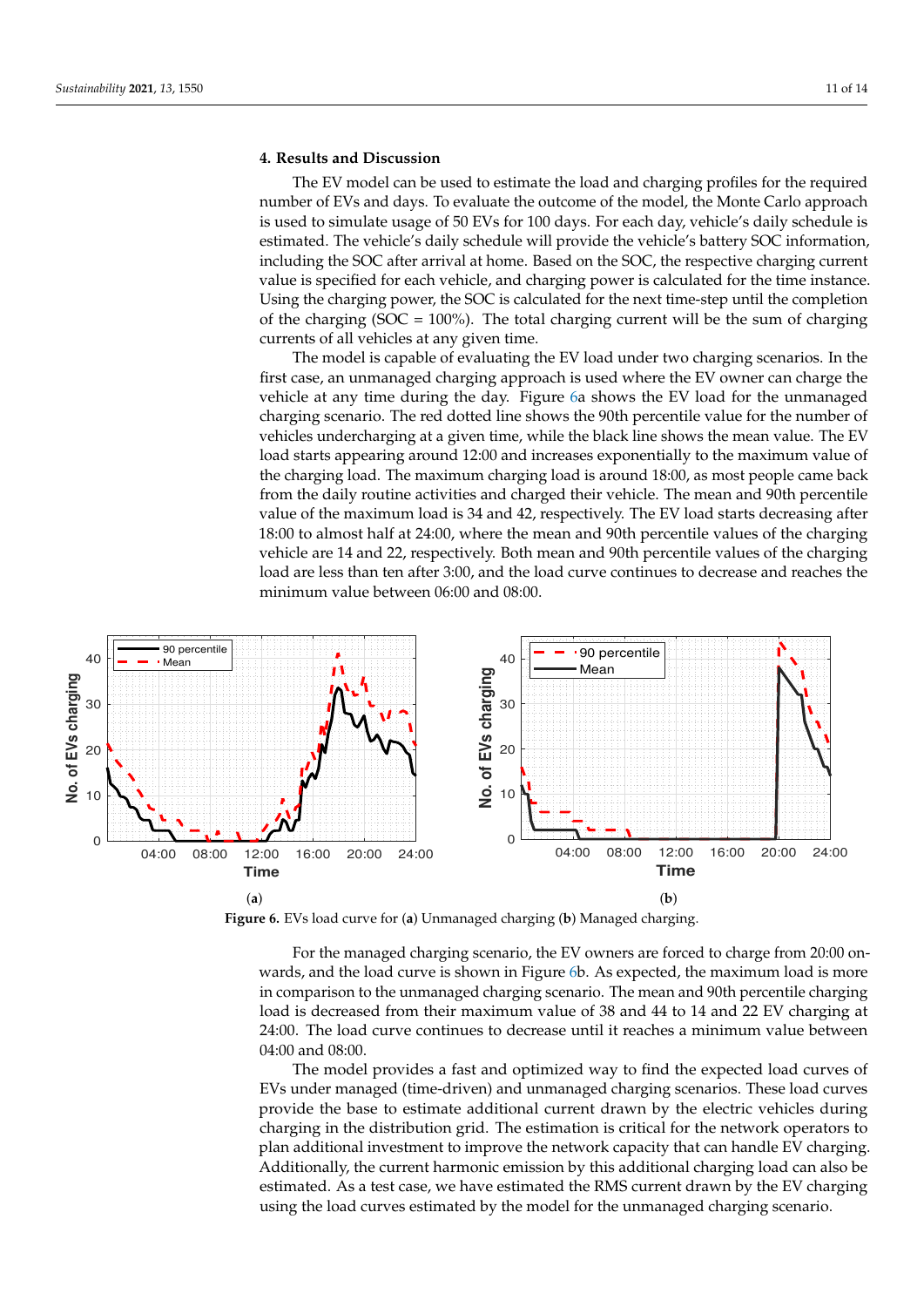The EVs are measured at 230 V sinewave using power quality analyzer. The detail of the measurement setup is provided in [\[33](#page-13-7)[,34\]](#page-13-8). The charging current at different SOC is assigned to the EVs and aggregated to find the total current drawn by the EV load at any given time during a particular day. The power consumed by the EV load is also calculated. Figure [7](#page-11-1) shows the mean and 90th percentile values of charging current and power for unmanaged charging of 50 vehicles for 100 days.

The results show that the range of current drawn by EV charging could reach 183A in a distribution grid where 50 EV are present and employ home charging. It means an additional 42 kW power is required in the peak hours during the evening. The model can provide results for any given number of EVs under different charging scenarios. The model's EV power consumption estimations follow EV load estimated in [\[22,](#page-12-21)[27](#page-13-2)[–29\]](#page-13-3). Particularly, the peak load values and peak load time period, and the load curve form follow nearly identical trends. However, the proposed model provides better flexibility and a simple approach with fewer variables. The results also validate the applicability of the NTS travel survey effectiveness in comparison to the other travel surveys used in various studies to model EV usage patterns.

<span id="page-11-1"></span>

**Figure 7.** For unmanaged charging scenario (**a**) EVs charging current (**b**) EVs power consumption.

#### <span id="page-11-0"></span>**5. Conclusions**

A travel activity-based EV model is presented in this paper based on the National Travel Survey results conducted in Finland. The model provides a simpler and flexible approach and can handle various EVs and travel activities. The travel activity data is used to define three different travel activities during the weekdays. The probability distribution function of the distance traveled, travel time, departure, and arrival time for incoming and outgoing trips are calculated based on the survey data. The EV model is capable of providing the charging load under managed and unmanaged charging scenarios. The model can be also be used to evaluate the load and power quality aspects, including current harmonics and power factor, for the EV integration in the balanced or unbalanced distribution network. Although, at the moment, the scope is limited to home charging of the EVs, however, the model can easily be extended to include charging stations. The model is flexible enough to integrate future models of EVs, including BEV and PHEV.

**Author Contributions:** Conceptualization, M.N.I. and V.P.; methodology, L.K. and M.N.I; validation, L.K. and R.J.M.; data curation, M.N.I. and G.L.D.; writing—original draft preparation, M.N.I. and L.K.; writing—review and editing, A.R. and G.L.D.; supervision, L.K. and M.L. All authors have read and agreed to the published version of the manuscript.

**Funding:** This work was supported by the Estonian Council grant (PSG142).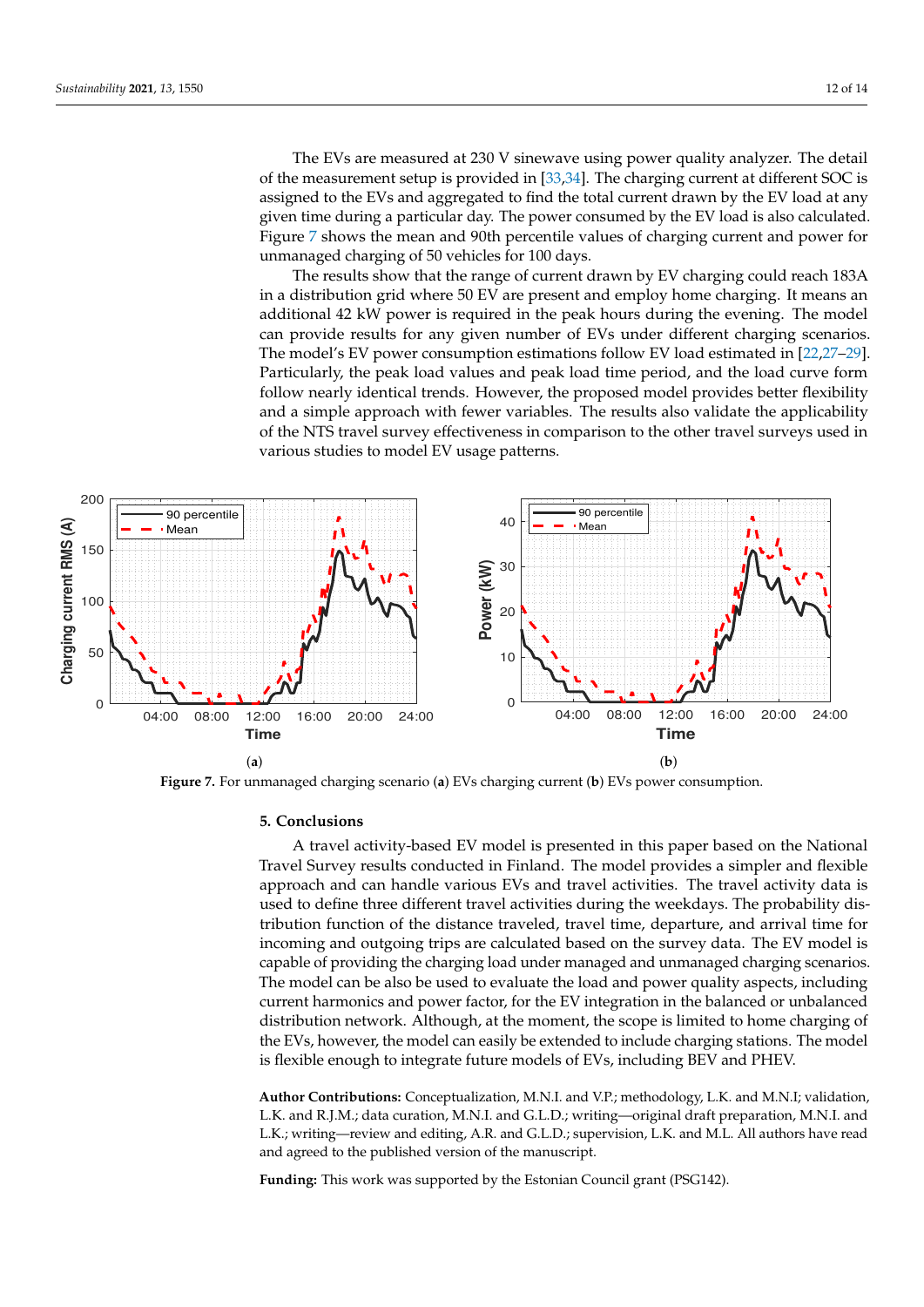**Acknowledgments:** This paper is supported by project "Electrical Vehicle Charging Infrastructure for Urban Environments (eSINi)".

**Institutional Review Board Statement:** Not applicable.

**Informed Consent Statement:** Not applicable.

**Data Availability Statement:** Data is contained within the article.

**Conflicts of Interest:** The authors declare no conflict of interest.

#### **References**

- <span id="page-12-0"></span>1. IEA. *Key World Energy Statistics 2014*; OECD: Paris, France, 2017; p. 97. [\[CrossRef\]](http://doi.org/10.1787/key_energ_stat-2014-en)
- <span id="page-12-1"></span>2. IEA. *Global EV Outlook 2018*; Technical Report; International Energy Agency: Paris, France, 2018. [\[CrossRef\]](http://dx.doi.org/10.1787/9789264302365-en)
- <span id="page-12-2"></span>3. Sell, R.; Rassolkin, A.; Wang, R.; Otto, T. Integration of autonomous vehicles and Industry 4.0. *Proc. Est. Acad. Sci.* **2019**, *68*, 389–394. [\[CrossRef\]](http://dx.doi.org/10.3176/proc.2019.4.07)
- <span id="page-12-3"></span>4. Richardson, D.B. Electric vehicles and the electric grid: A review of modeling approaches, Impacts, and renewable energy integration. *Renew. Sustain. Energy Rev.* **2013**. [\[CrossRef\]](http://dx.doi.org/10.1016/j.rser.2012.11.042)
- <span id="page-12-4"></span>5. Hadley, S.W. *Impact of Plug-in Hybrid Vehicles on the Electric Grid*; Technical Report October; U.S. Department of Energy: Oak Ridge, TN, USA, 2006. [\[CrossRef\]](http://dx.doi.org/10.2172/974613)
- <span id="page-12-5"></span>6. Collin, A.J.; Xu, X.; Djokic, S.Z.; Moller, F.; Meyer, J.; Kutt, L.; Lehtonen, M. Survey of harmonic emission of electrical vehicle chargers in the European market. In Proceedings of the 2016 International Symposium on Power Electronics, Electrical Drives, Automation and Motion, Capri Island, Italy, 22–24 June 2016. [\[CrossRef\]](http://dx.doi.org/10.1109/SPEEDAM.2016.7526005)
- <span id="page-12-6"></span>7. Clement-Nyns, K.; Haesen, E.; Driesen, J. The Impact of Charging Plug-In Hybrid Electric Vehicles on a Residential Distribution Grid. *IEEE Trans. Power Syst.* **2010**, *25*, 371–380. [\[CrossRef\]](http://dx.doi.org/10.1109/TPWRS.2009.2036481)
- <span id="page-12-7"></span>8. Rassõlkin, A.; Kallaste, A.; Hõimoja, H. Power factor correction with vehicle-to-grid STATCOM implementation. In Proceedings of the 2014 Electric Power Quality and Supply Reliability Conference (PQ), Rakvere, Estonia, 11–13 June 2014; IEEE: New York, NY, USA, 2014; pp. 177–180.
- <span id="page-12-8"></span>9. Gómez, J.C.; Morcos, M.M. Impact of EV battery chargers on the power quality of distribution systems. *IEEE Trans. Power Deliv.* **2003**. [\[CrossRef\]](http://dx.doi.org/10.1109/TPWRD.2003.813873)
- <span id="page-12-9"></span>10. Pieltain Fernández, L.; Gómez San Román, T.; Cossent, R.; Mateo Domingo, C.; Frías, P. Assessment of the impact of plug-in electric vehicles on distribution networks. *IEEE Trans. Power Syst.* **2011**. [\[CrossRef\]](http://dx.doi.org/10.1109/TPWRS.2010.2049133)
- <span id="page-12-10"></span>11. Balcells, J.; García, J. Impact of plug-in electric vehicles on the supply grid. In Proceedings of the 2010 IEEE Vehicle Power and Propulsion Conference, Lille, France, 1–3 September 2010; VPPC 2010. [\[CrossRef\]](http://dx.doi.org/10.1109/VPPC.2010.5729217)
- <span id="page-12-11"></span>12. Pareschi, G.; Küng, L.; Georges, G.; Boulouchos, K. Are travel surveys a good basis for EV models? Validation of simulated charging profiles against empirical data. *Appl. Energy* **2020**. [\[CrossRef\]](http://dx.doi.org/10.1016/j.apenergy.2020.115318)
- <span id="page-12-12"></span>13. Rangaraju, S.; De Vroey, L.; Messagie, M.; Mertens, J.; Van Mierlo, J. Impacts of electricity mix, charging profile, and driving behavior on the emissions performance of battery electric vehicles: A Belgian case study. *Appl. Energy* **2015**. [\[CrossRef\]](http://dx.doi.org/10.1016/j.apenergy.2015.01.121)
- <span id="page-12-13"></span>14. Xiang, Y.; Hu, S.; Liu, Y.; Zhang, X.; Liu, J. Electric vehicles in smart grid: A survey on charging load modelling. *IET Smart Grid* **2019**. [\[CrossRef\]](http://dx.doi.org/10.1049/iet-stg.2018.0053)
- <span id="page-12-14"></span>15. Basu, R.; Ferreira, J. Understanding household vehicle ownership in Singapore through a comparison of econometric and machine learning models. *Transp. Res. Procedia* **2020**. [\[CrossRef\]](http://dx.doi.org/10.1016/j.trpro.2020.08.207)
- <span id="page-12-15"></span>16. Daina, N.; Sivakumar, A.; Polak, J.W. Modelling electric vehicles use: A survey on the methods. *Renew. Sustain. Energy Rev.* **2017**. [\[CrossRef\]](http://dx.doi.org/10.1016/j.rser.2016.10.005)
- <span id="page-12-16"></span>17. Huang, S.; Safiullah, H.; Xiao, J.; Hodge, B.M.S.; Hoffman, R.; Soller, J.; Jones, D.; Dininger, D.; Tyner, W.E.; Liu, A.; Pekny, J.F. The effects of electric vehicles on residential households in the city of Indianapolis. *Energy Policy* **2012**. [\[CrossRef\]](http://dx.doi.org/10.1016/j.enpol.2012.06.039)
- <span id="page-12-17"></span>18. Axsen, J.; Kurani, K.S. Anticipating plug-in hybrid vehicle energy impacts in California: Constructing consumer-informed recharge profiles. *Transp. Res. Part Transp. Environ.* **2010**, *15*, 212–219. [\[CrossRef\]](http://dx.doi.org/10.1016/j.trd.2010.02.004)
- <span id="page-12-18"></span>19. Harris, C.B.; Webber, M.E. An empirically-validated methodology to simulate electricity demand for electric vehicle charging. *Appl. Energy* **2014**. [\[CrossRef\]](http://dx.doi.org/10.1016/j.apenergy.2014.03.078)
- <span id="page-12-19"></span>20. Tehrani, N.H.; Wang, P. Probabilistic estimation of plug-in electric vehicles charging load profile. *Electr. Power Syst. Res.* **2015**, *124*, 133–143. [\[CrossRef\]](http://dx.doi.org/10.1016/j.epsr.2015.03.010)
- <span id="page-12-20"></span>21. Salah, F.; Ilg, J.P.; Flath, C.M.; Basse, H.; van Dinther, C. Impact of electric vehicles on distribution substations: A Swiss case study. *Appl. Energy* **2015**. [\[CrossRef\]](http://dx.doi.org/10.1016/j.apenergy.2014.09.091)
- <span id="page-12-21"></span>22. Su, J.; Lie, T.; Zamora, R. Modelling of large-scale electric vehicles charging demand: A New Zealand case study. *Electr. Power Syst. Res.* **2019**, *167*, 171–182. [\[CrossRef\]](http://dx.doi.org/10.1016/j.epsr.2018.10.030)
- <span id="page-12-22"></span>23. Grahn, P.; Munkhammar, J.; Widen, J.; Alvehag, K.; Soder, L. PHEV home-charging model based on residential activity patterns. *IEEE Trans. Power Syst.* **2013**. [\[CrossRef\]](http://dx.doi.org/10.1109/TPWRS.2012.2230193)
- <span id="page-12-23"></span>24. Nourinejad, M.; Chow, J.Y.; Roorda, M.J. Equilibrium scheduling of vehicle-to-grid technology using activity based modelling. *Transp. Res. Part Emerg. Technol.* **2016**. [\[CrossRef\]](http://dx.doi.org/10.1016/j.trc.2016.02.001)